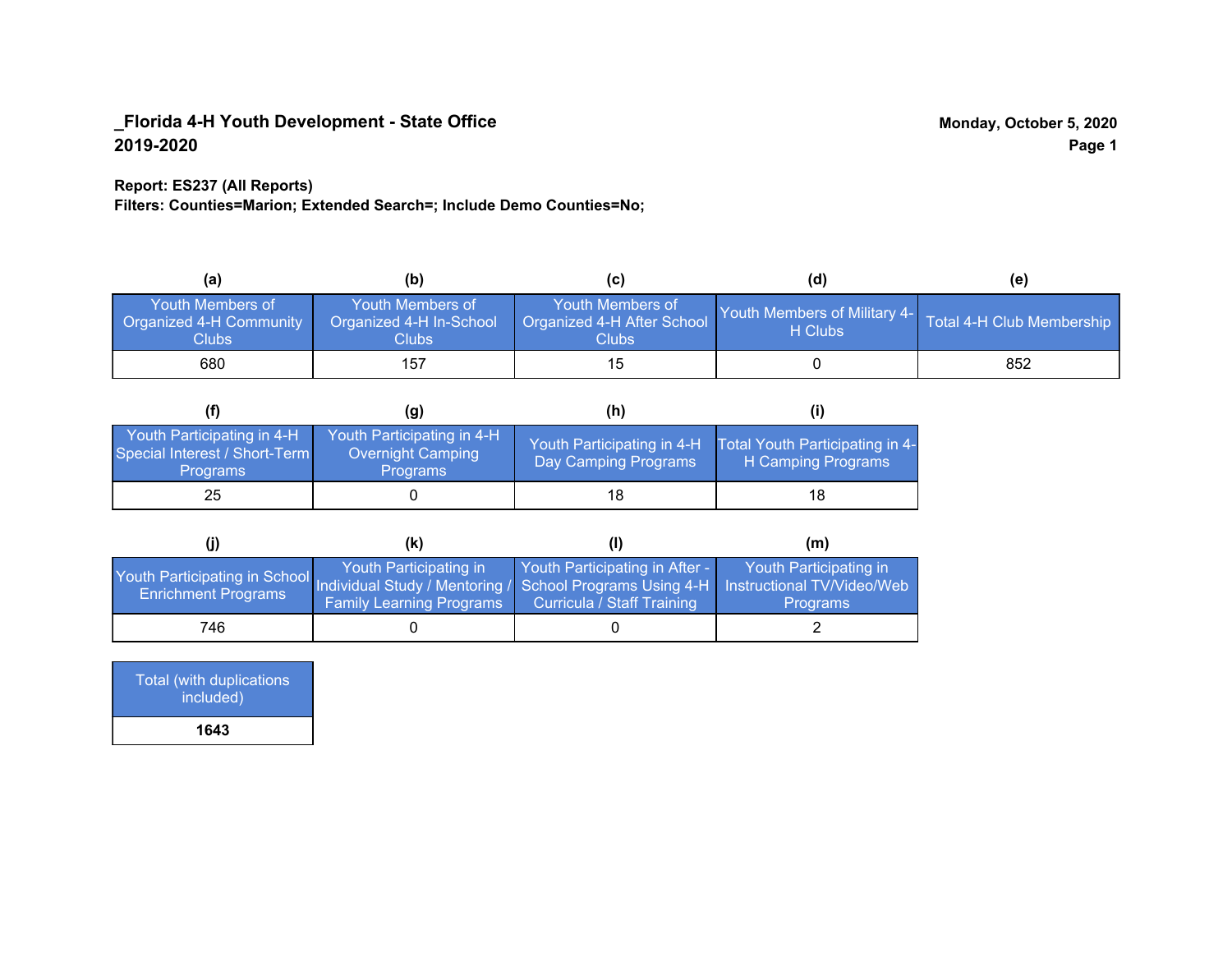**Report: ES237 (All Reports)**

**Filters: Counties=Marion; Extended Search=; Include Demo Counties=No;**

## **School Grade (duplications eliminated)**

| Kinder | 1st | 2nd | Bro | 4th | 5th | 6th | 7th | 8th | 9th | 10th | $-11$ th | 12th | Post HS Not in School Special | Total |
|--------|-----|-----|-----|-----|-----|-----|-----|-----|-----|------|----------|------|-------------------------------|-------|
| 35     | 58  | 60  | 93  | 204 | 96  | 60  | 64  | 170 | 179 | 188  | 183      | 186  |                               | 1582  |

## **Gender of 4-H Youth Participants (duplications eliminated)**

| Male | Female | Total |
|------|--------|-------|
| 690  | 892.   | 1582  |

## **Place of Residence of 4-H Youth Participants (duplications eliminated)**

| l Farm | Towns of under 10,000 and<br>rural non-farm | Towns and cities (10,000-<br>50,000), and their suburbs | Suburbs of cities of over<br>50,000 | Central cities of over 50,000 | <b>Total</b> |
|--------|---------------------------------------------|---------------------------------------------------------|-------------------------------------|-------------------------------|--------------|
| 276    | 346                                         | 462                                                     | 435                                 | 63                            | 1582         |

## **Total 4-H Youth Participants (duplications eliminated)**

**Total** 

**<sup>1582</sup> Note: The four totals on this page should all match.**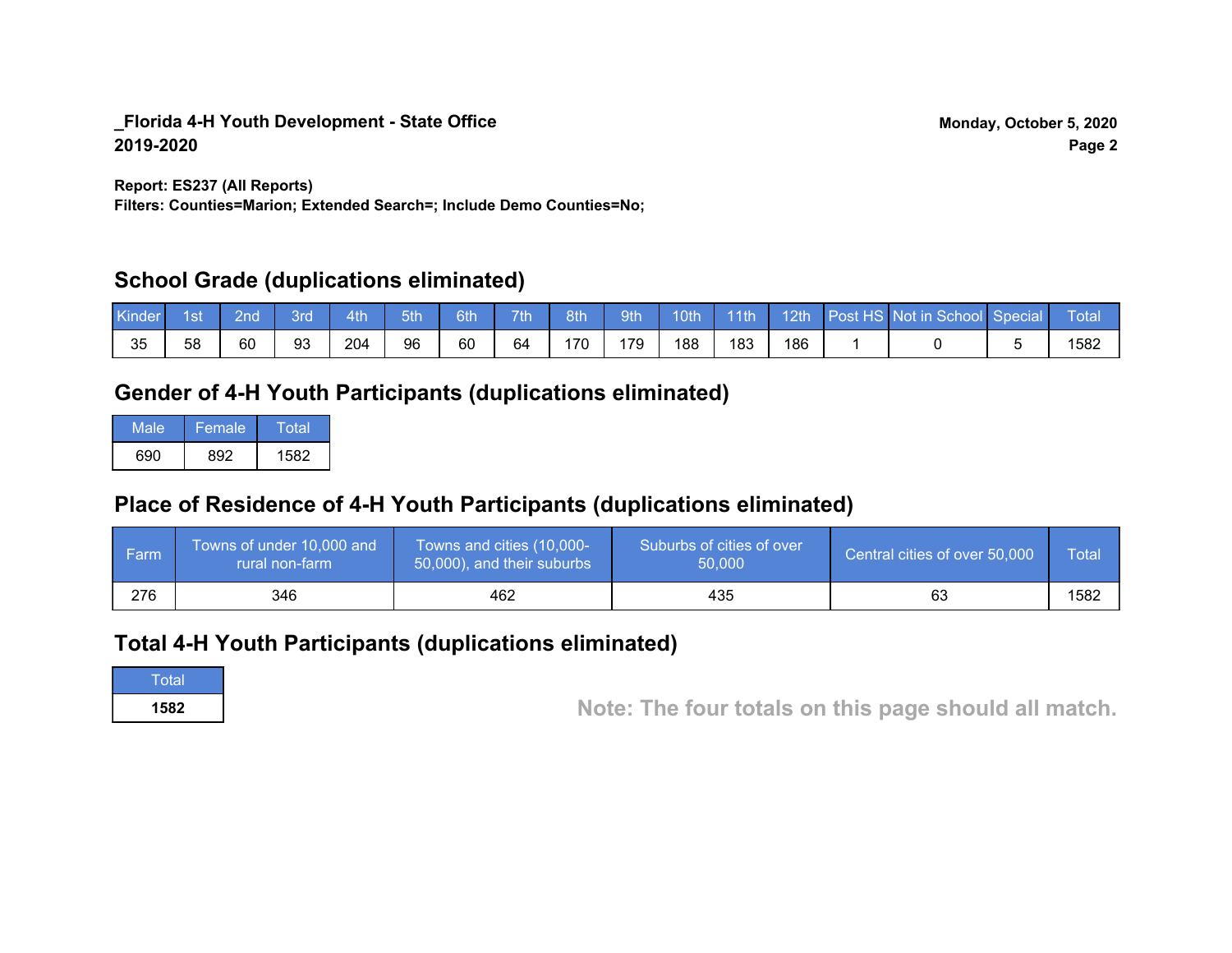#### **Report: ES237 (All Reports)**

**Filters: Counties=Marion; Extended Search=; Include Demo Counties=No;**

| <b>ETHNICITY</b>          | <b>TOTAL YOUTH</b> |
|---------------------------|--------------------|
| <b>Hispanic or Latino</b> | 153                |
| Not Hispanic or Latino    | 1429               |

Directions: Type in the appropriate numbers for your project. Ethnicity is separate from race. YOu should indicate an ethnicity category for each participant and all racial categories that apply to each participant (i.e. a participant of more than one race would be recorded in each applicable racial category). Ideally, your total participants should equal the total of numbers in your ethicity section. Totals of racial categories will be equal to or greater than your total participants if they all report racial information.

4-H Youth Participants: Any youth taking part in programs provided as a result of action by extension personnel (professional. Paraprofessional. And volunteer). This includes youth participation in programs conducted through 1862, 1890, and 1994 land-grant universities, EFNEP, urban gardening, and other programs that may not actually use the 4-H name and emblem with participants.

| <b>RACE</b>                               | <b>TOTAL YOUTH</b> |
|-------------------------------------------|--------------------|
| American Indian or Alaskan Native         | 1                  |
| Asian                                     | 40                 |
| <b>Black or African American</b>          | 192                |
| Native Hawaiian or other Pacific Islander | 0                  |
| White                                     | 1245               |
| Youth Indicating More Than One Race       | 70                 |
| <b>Undetermined</b>                       | 34                 |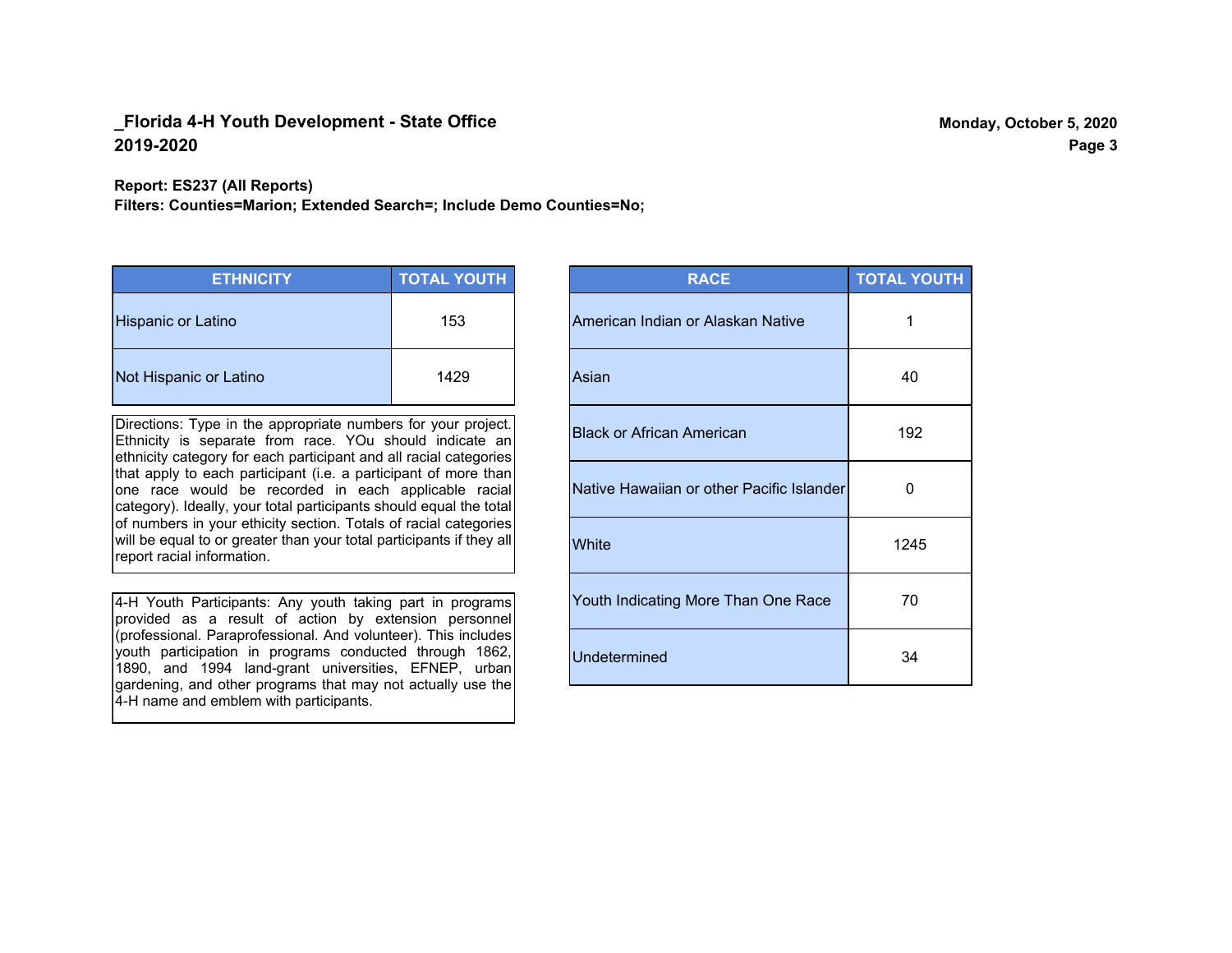**Report: ES237 (All Reports)**

**Filters: Counties=Marion; Extended Search=; Include Demo Counties=No;**

| Total Number of<br><b>Adult Volunteers</b> | <b>Total Number of</b><br><b>Youth Volunteers</b> | Total |
|--------------------------------------------|---------------------------------------------------|-------|
| 106                                        | 77                                                | 183   |

Adult Volunteer: Unpaid support for the 4-H program by an individual beyond high school age.

Youth Volunteer: Unpaid support for the 4-H program by a person who has not yet graduated from high school.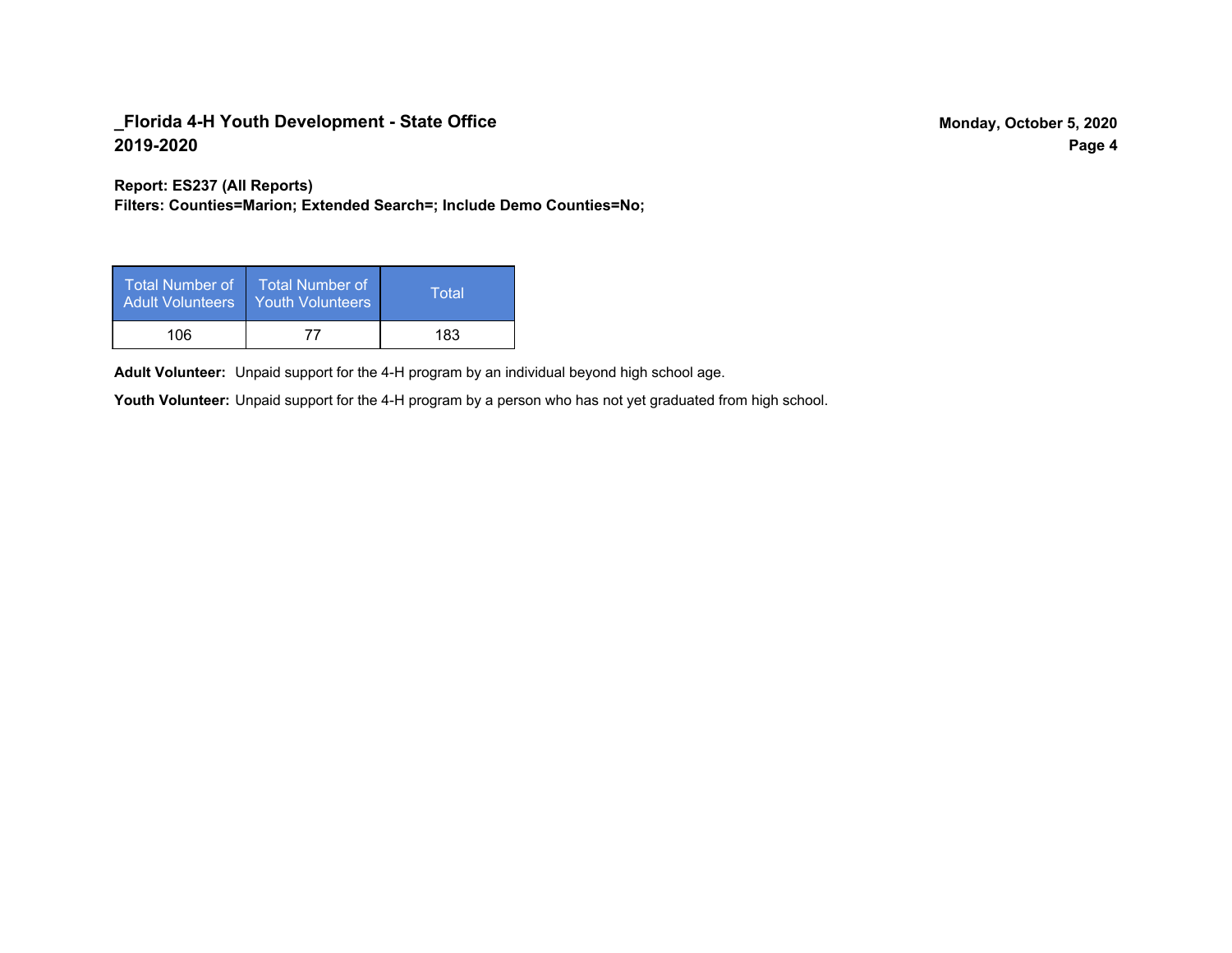#### **Ag in the Classroom**

| : Agriculture Awareness                   | 748 |
|-------------------------------------------|-----|
| School Enrichment - Agriculture Awareness |     |
| School Enrichment - Pizza Garden          |     |
|                                           | 748 |

#### **Animals**

| (4-H Cloverbuds- ANIMALS & PETS)-retired project | $\,6$          |
|--------------------------------------------------|----------------|
| (CAGED BIRDS) Retired Project                    | 0              |
| (GOATS) Retired Project                          | 0              |
| (GOATS-Pygmy) Retired Project                    | 0              |
| (HORSE-Advanced Horsemanship) Retired Project    | 0              |
| (HORSE-Horsemanship Science) Retired Project     | 0              |
| (LLAMAS AND ALPACAS)-retired project             | 0              |
| (POCKET PETS) Retired Project                    | $\mathbf 0$    |
| <b>ANIMAL SCIENCES</b>                           | $\mathbf 0$    |
| <b>BEEF</b>                                      | 80             |
| <b>CATS</b>                                      | 5              |
| <b>DAIRY CATTLE</b>                              | 3              |
| <b>DOGS</b>                                      | 48             |
| GOATS (Dairy)                                    | 19             |
| GOATS (Meat)                                     | 31             |
| <b>HORSE</b>                                     | 38             |
| <b>HORSE</b> (Horseless Horse)                   | $\overline{2}$ |
| <b>PETS</b>                                      | 13             |
| <b>POULTRY</b>                                   | 59             |
| <b>RABBITS</b>                                   | 72             |
| <b>SHEEP</b>                                     | 45             |
| <b>SWINE</b>                                     | 152            |
|                                                  | 573            |

#### **Biological Sciences**

| (4-H Cloverbuds-SCIENCE & TECHNOLOGY) Retired Project | 0        |
|-------------------------------------------------------|----------|
| (Marine/Aquatic-AQUARIUMS) Retired Project            | 0        |
| (Marine/Aquatic-WETLANDS) Retired Project             | $\Omega$ |
| (Sciences- WINGS) Retired Project                     |          |
| (Wildlife - Bats) Retired Project                     |          |
| (Wildlife - Butterflies- WINGS) Retired Project       | 0        |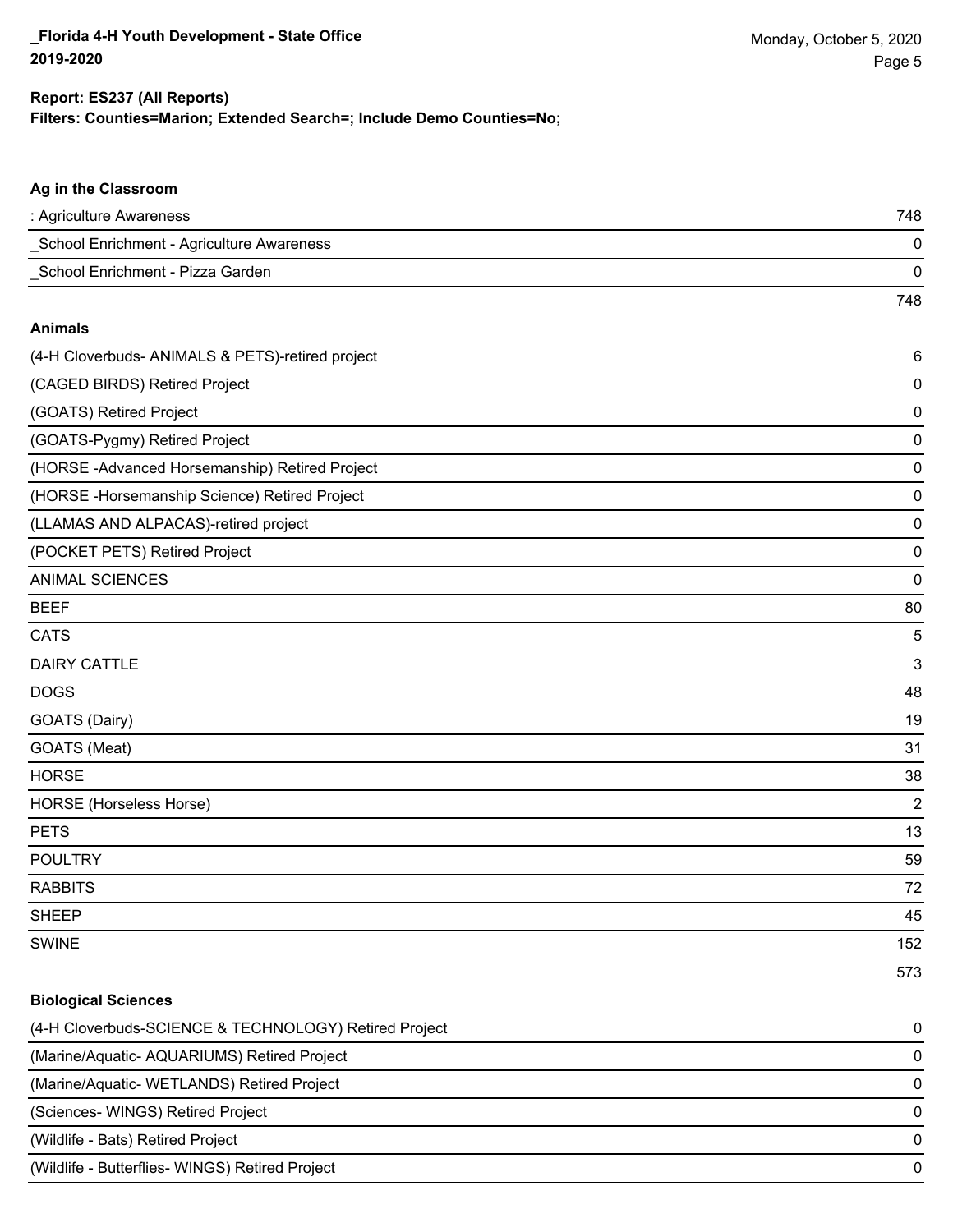### **Report: ES237 (All Reports)**

**Filters: Counties=Marion; Extended Search=; Include Demo Counties=No;**

| (Wildlife- BLUEBIRDS) Retired Project                      | $\mathbf 0$    |
|------------------------------------------------------------|----------------|
| : ABCs of ENTOMOLOGY                                       | 0              |
| : Entomology-Apiary/Beekeeping                             | 0              |
| : Meat Sciences                                            | 0              |
| : Natural Sciences                                         | 0              |
| _School Enrichment - Embryology                            | 0              |
| School Enrichment- Natural Sciences                        | 0              |
| INSECTS (ENTOMOLOGY)                                       | 1              |
| MARINE SCIENCE AND AQUATIC SCIENCES                        | $\overline{2}$ |
| <b>SCIENCE DISCOVERY</b>                                   | 20             |
| <b>VETERINARY SCIENCE</b>                                  | 8              |
|                                                            | 31             |
| <b>Civic Engagement</b>                                    |                |
| (4-H Cloverbuds- CITIZENSHIP)-retired project              | 3              |
| (Citizenship-INTERGENERATIONAL) Retired Project            | 0              |
| <b>CITIZENSHIP</b>                                         | 21             |
| CITIZENSHIP-COMMUNITY SERVICE                              | 5              |
| CULTURAL AND GLOBAL EDUCATION                              | 1              |
|                                                            | 30             |
| <b>Communications and Expressive Arts</b>                  |                |
| (4-H Cloverbuds- COMMUNICATIONS) Retired Project           | 0              |
| (4-H Cloverbuds- VISUAL-LEISURE ARTS) Retired Project      | 0              |
| (FILMMAKING) Retired Project                               | 0              |
| (LEISURE ARTS- Arts & Crafts) Retired Project              | 1              |
| (Leisure Arts- COLLECTIBLES) Retired Project               | 0              |
| (PHOTOGRAPHY) Retired Project                              | 1              |
| (PUBLIC SPEAKING) Retired Project                          | 0              |
| (VISUAL ARTS) Retired Project                              | 0              |
| _School Enrichment - 4-H Tropicana Public Speaking Program | $\mathbf 0$    |
| COMMUNICATIONS AND PUBLIC SPEAKING                         | 4              |
| <b>EXPRESSIVE ARTS</b>                                     | 12             |
| <b>VISUAL ARTS</b>                                         | 24             |
|                                                            | 42             |
| <b>Community / Volunteer Service</b>                       |                |

(Citizenship-PUBLIC ADVENTURES) Retired Project 0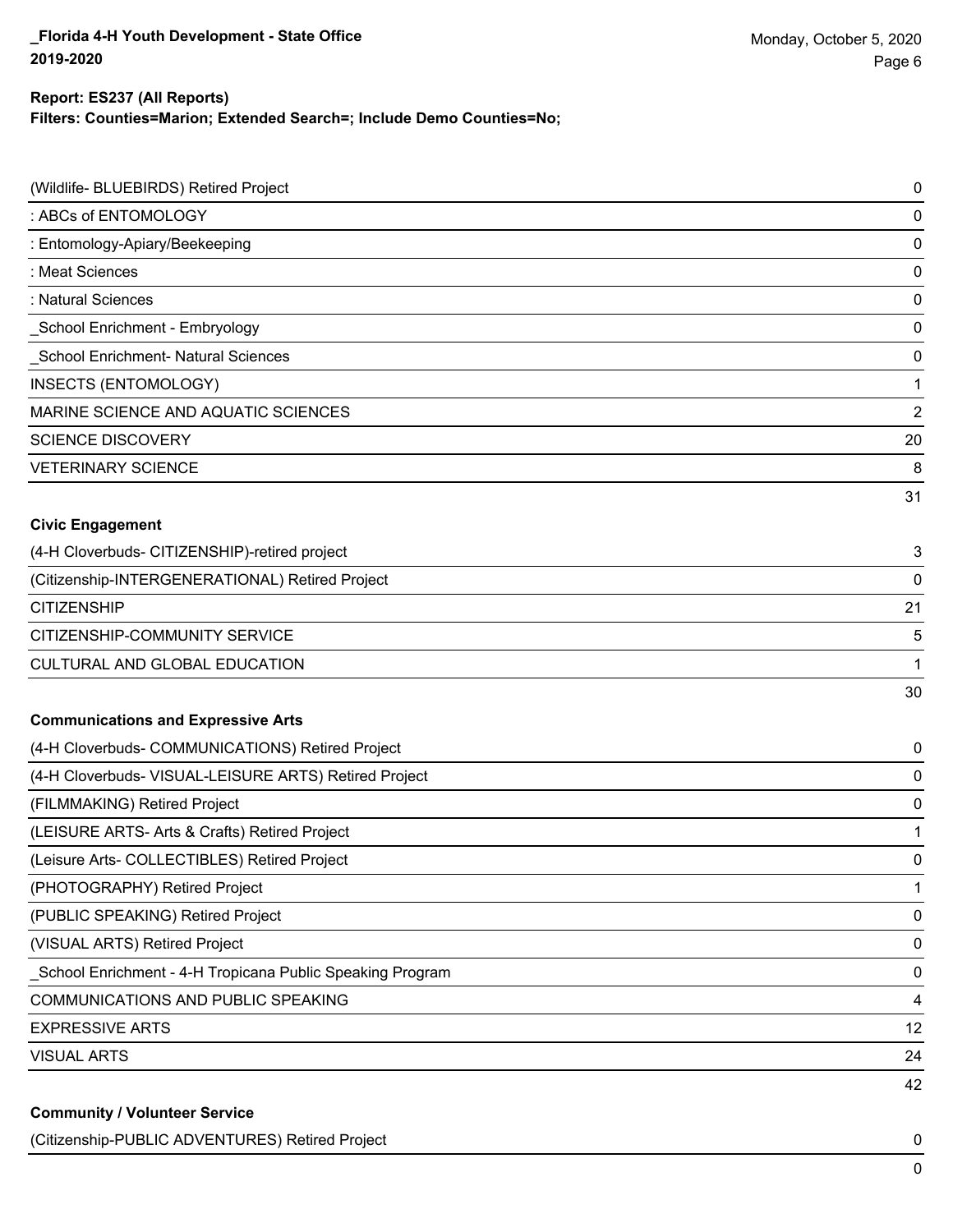#### **Filters: Counties=Marion; Extended Search=; Include Demo Counties=No; Report: ES237 (All Reports)**

| <b>Consumer and Family Science</b>                       |     |
|----------------------------------------------------------|-----|
| (4-H Cloverbuds- CLOTHING) Retired project               | 1   |
| (CHILD DEVELOPMENT Babysitting) Retired Project          | 0   |
| (Clothing - SELECTION) Retired Project                   | 0   |
| (Clothing - SEWING) Retired Project                      | 1   |
| (Clothing-Sewing- QUILTING) Retired Project              | 0   |
| (CONSUMER EDUCATION AND SHOPPING) Retired Project        | 0   |
| (Human Development - Talking with TJ) Retired Project    | 0   |
| (HUMAN DEVELOPMENT) Retired Project                      | 0   |
| (Human Development-CHOICES) Retired Project              | 0   |
| (Money Management - FINANCIAL CHAMPIONS) Retired Project | 0   |
| Consumer Choices Event                                   | 0   |
| 4-H CLOVERBUDS                                           | 186 |
| Animal Science- ALL ABOUT ANIMALS                        | 0   |
| Animal Sciences- LIVESTOCK JUDGING                       | 0   |
| Animals-PETS/SMALL ANIMALS                               | 0   |
| CHILD DEVELOPMENT & CHILD CARE                           | 0   |
| Citizenship-SERVICE LEARNING                             | 0   |
| <b>CLOTHING &amp; SEWING</b>                             | 16  |
| <b>Exploring Farm Animals</b>                            | 0   |
| Hog-n-Ham Project                                        | 0   |
| Marine Science                                           | 0   |
| <b>MONEY MANAGEMENT</b>                                  | 1   |
| Performing Arts-DANCE/MOVEMENT                           | 0   |
| Pet Pals                                                 | 0   |
| Plant Pals, K-3 (5-8 yrs)                                | 0   |
| test                                                     | 0   |
| Wildlife - Birds                                         | 0   |
|                                                          | 205 |

205

# (4-H Cloverbuds- ENVIRONMENT-Earth Sciences) Retired Project 0 : Recycling 0 : Water Education 0 \_School Enrichment - Project Learning Tree 0 \_School Enrichment- Environmental Sciences 59 EARTH SCIENCES 0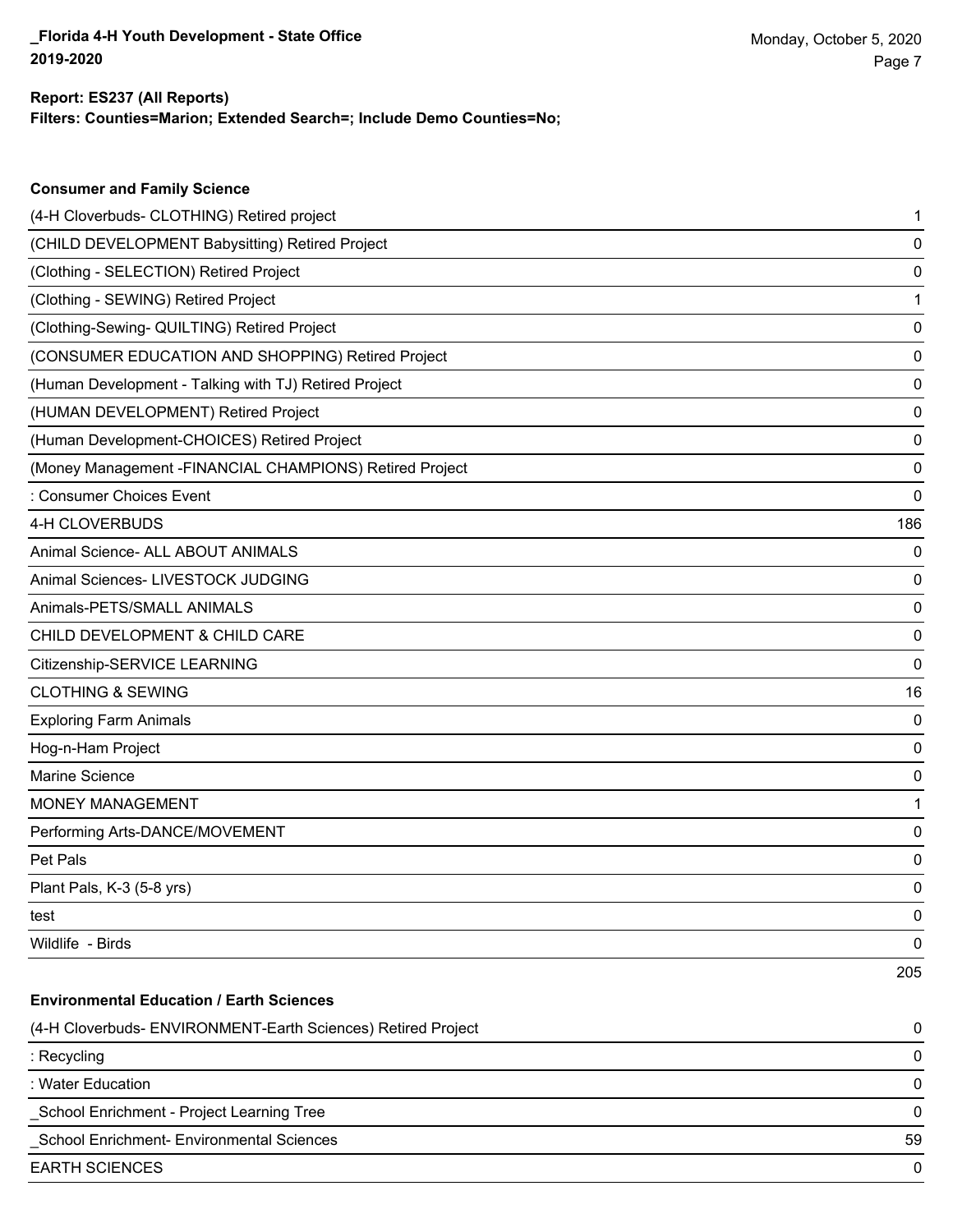**Filters: Counties=Marion; Extended Search=; Include Demo Counties=No;**

| <b>ENERGY</b>                                         | $\mathbf 0$ |
|-------------------------------------------------------|-------------|
| <b>ENVIRONMENTAL SCIENCES</b>                         | 1           |
| <b>FORESTRY</b>                                       | 6           |
| <b>OUTDOOR EDUCATION</b>                              | 5           |
| SOIL AND WATER SCIENCES                               | 0           |
| <b>SPORTFISHING</b>                                   | 0           |
| <b>SS - SHOOTING SPORTS</b>                           | 16          |
| <b>SS-ARCHERY</b>                                     | 21          |
| SS-HUNTING 10y/o                                      | 2           |
| SS-MUZZLELOADING 12y/o                                | 0           |
| SS-RIFLE, AIR                                         | 0           |
| SS- RIFLE, SMALL BORE                                 | 0           |
| SS-SHOTGUN 10y/o                                      | 3           |
| <b>WILDLIFE &amp; HABITATS</b>                        | 0           |
|                                                       | 113         |
| <b>Foods and Nutrition</b>                            |             |
| (4-H Cloverbuds- FOODS & NUTRITION) Retired Project   | 1           |
| (Food - SPORTS NUTRITION) Retired Project             | 0           |
| (FOOD AND FOOD PRESERVATION SCIENCES) Retired Project | 0           |
| (FOOD PREP AND COOKING) Retired Project               | 1           |
| (Food Prep- BREADS & BREADMAKING) Retired Project     | 0           |

(Food Prep- DAIRY FOODS) Retired Project 0

(Food Prep- MICROWAVE MAGIC) Retired Project 0

(Food Science- FOOD PRESERVATION) Retired Project 0 \_School Enrichment - Up for the Challenge 0

\_School Enrichment - YUM 0

\_School Enrichment - YUMMEE 0

\_School Enrichment- Nutrition 0

FOOD & NUTRITION 23

### **Health**

| (Health-HEALTH ROCKS) Retired Project       | 0 |
|---------------------------------------------|---|
| (HEALTH: PHYSICAL ACTIVITY) Retired Project | 0 |
| : Healthy Living                            | 0 |
| PERSONAL WELL BEING                         |   |
|                                             |   |

25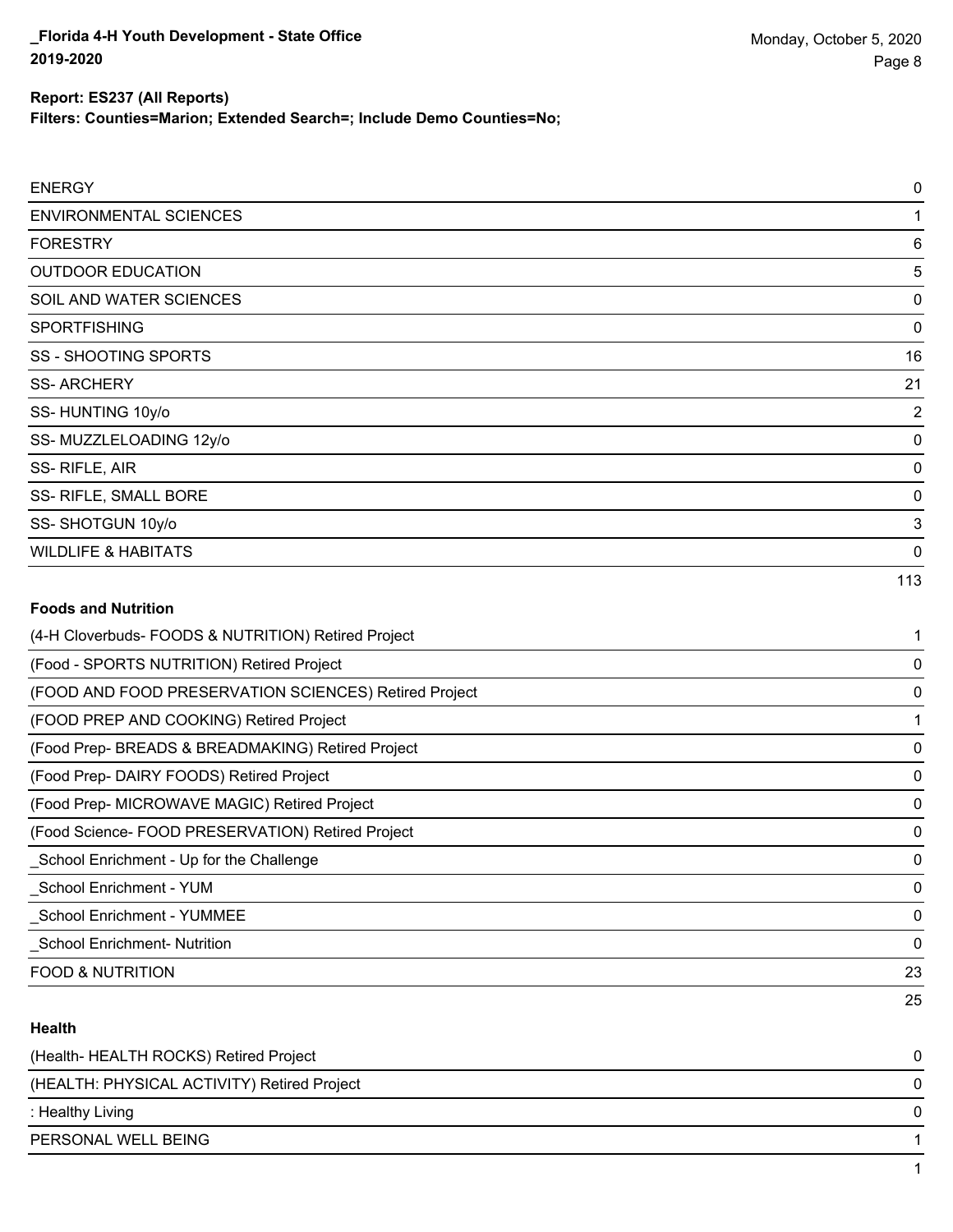#### **Report: ES237 (All Reports)**

**Filters: Counties=Marion; Extended Search=; Include Demo Counties=No;**

| <b>Leadership and Personal Development</b>                 |                |
|------------------------------------------------------------|----------------|
| (4-H Cloverbuds- LEADERSHIP) Retired Project               | 0              |
| (4-H Cloverbuds_DISCOVERY Projects) Retired Project        | 0              |
| (Home Environment- CHANGING SPACES) Retired Project        | 0              |
| (Plant Sciences - Mowing for Money) Retired Project        | 0              |
| (Workforce Prep- CAREER DEVELOPMENT) Retired Project       | 0              |
| (Workforce Prep- ENTREPRENEURSHIP) Retired Project         | 0              |
| : Character Education                                      | 0              |
| : Personal Development                                     | 0              |
| <b>EXPLORING 4-H</b>                                       | 70             |
| <b>LEADERSHIP DEVELOPMENT</b>                              | 8              |
| <b>WORKPLACE PREPARATION</b>                               | 0              |
|                                                            | 78             |
| <b>Personal Safety</b>                                     |                |
| (Health and Safety- ATV SAFETY) Retired Project            | 0              |
| (Health- EMERGENCY PREPARDNESS) Retired Project            | 0              |
| <b>ATV SAFETY</b>                                          | 0              |
| <b>SAFETY</b>                                              | $\overline{2}$ |
|                                                            | 2              |
| <b>Physical Sciences</b>                                   |                |
| (ASTRONOMY) Retired Project                                | 0              |
| : Weather and Climate                                      | 0              |
| <b>AEROSPACE</b>                                           | 1              |
|                                                            | 1              |
| <b>Plant Science</b>                                       |                |
| (4-H Cloverbuds- PLANT SCIENCES-Gardening) Retired Project | 1              |
| (GROWING CITRUS) Retired Project                           | 0              |
| (Plant Sciences-GARDENING) Retired Project                 | 0              |
| (Plants - Gardening - FLOWERS) Retired Project             | 0              |
| (Plants - Gardening- VEGETABLES) Retired Project           | 1              |
| (Plants - Gardening-CONTAINER GARDENING) Retired Project   | 0              |
| School Enrichment- Gardening and Plants                    | 0              |

GARDENING AND PLANTS 688

GARDENING AND PLANTS: JR MASTER GARDENER 0